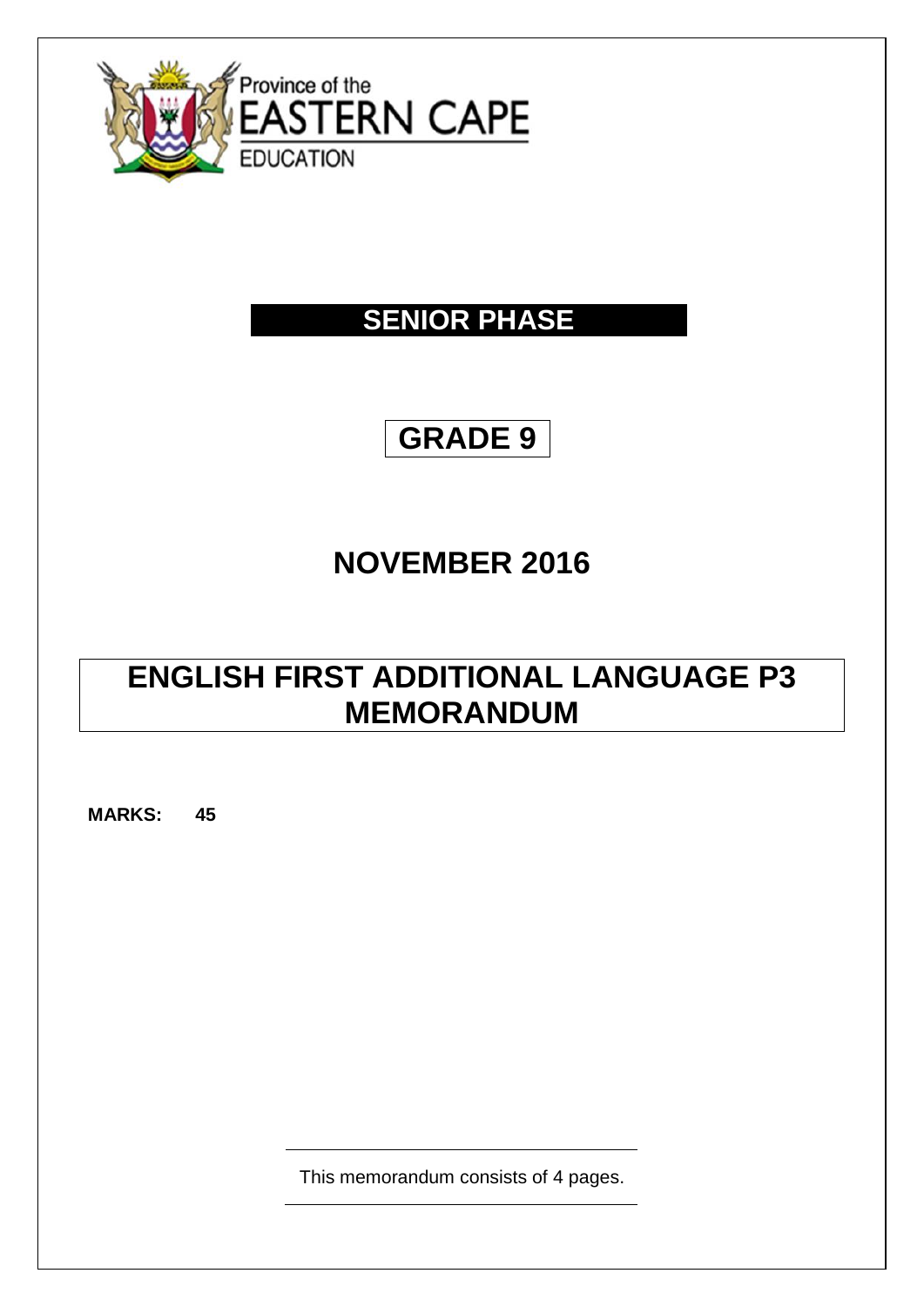### **NOTE TO MARKERS:**

- 1. This memorandum is only a guideline to be used together with the assessment rubrics that are provided at the back of this memorandum.
- 2. Candidates' creativity and imagination should be appropriately acknowledged.
- 3. Use the rubrics provided to mark SECTION A and SECTION B.

### **SECTION A: ESSAY**

#### **QUESTION 1**

#### **"I have never been so scared in my life!"**

- Narrative/story essay.
- The story must be clearly linked to these words.
- Candidates should have written in the past tense.
- These words should appear in the essay. **[30]**

### **QUESTION 2**

#### **My dream house.**

- Descriptive essay, although a narrative could be acceptable if it is linked to the topic.
- Use of descriptive words, adjectives, colours, etc. should have been used.
- Candidates should have described the house as indicated in the topic. **[30]**

### **QUESTION 3**

#### **We are killing our world.**

- Discursive essay.
- Candidates should explain and give examples of how the world is 'killed'.
- Candidates could mention the effect of 'killing' the world. **[30]**

### **QUESTION 4**

#### **Mandela Day**

- Reflective/descriptive essay, narrative if linked to topic.
- Candidates could reflect on the effect of Mandela Day on people, its origin/what it means to the candidate.
- Candidates could describe how candidate/people celebrate the day, what they do. **[30]**

# **QUESTION 5**

#### **Pictures:**

- There MUST be a clear link between the picture and the essay.
- A mere description of the picture is not acceptable.

#### **Possible interpretations:**

- 5.1 Narrative/descriptive/reflective.
	- Absent from school to watch a sports game.
	- Children doing things their parents don't know about.
	- Caught out when skipping school. **[30]**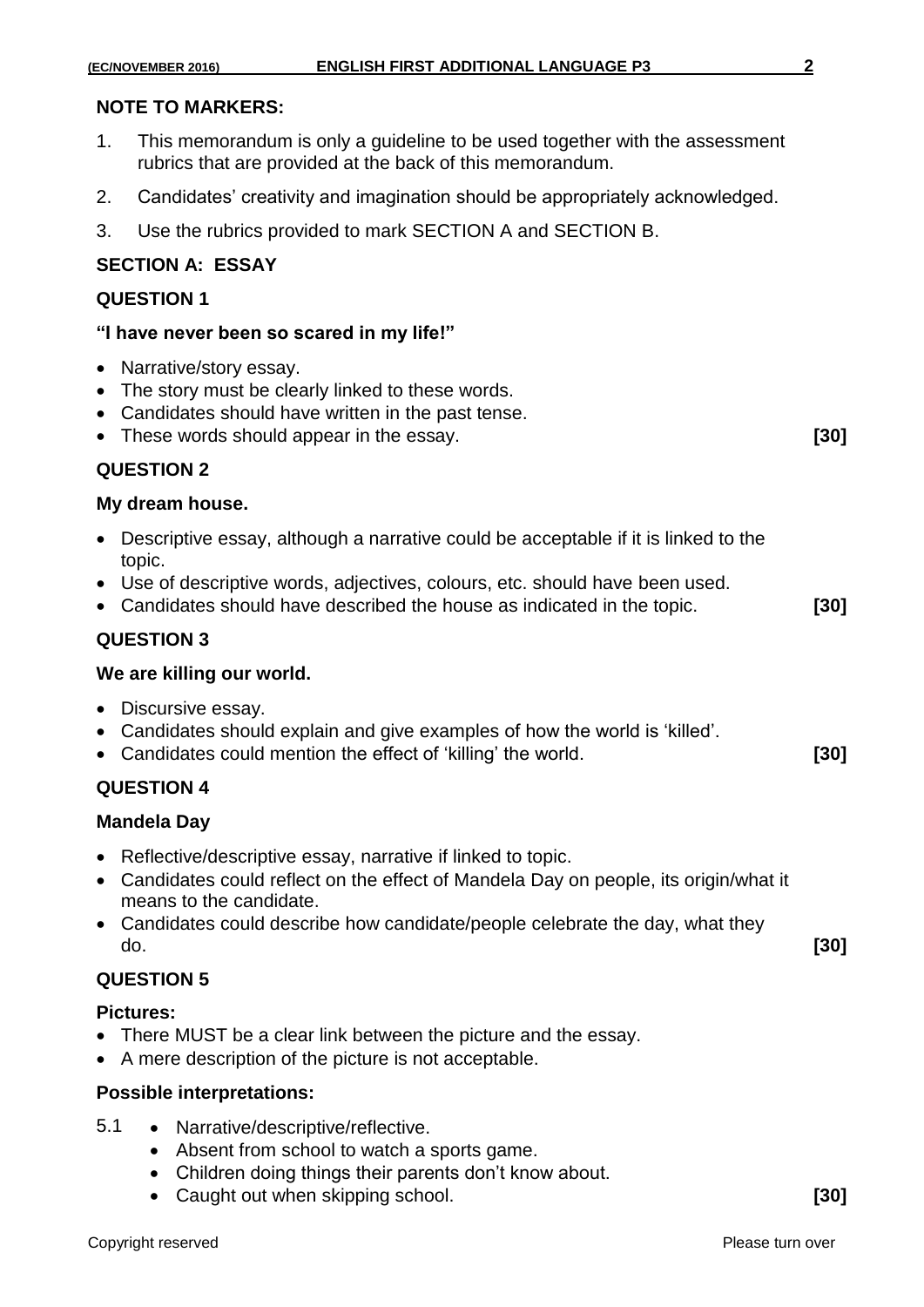- 5.2 Narrative/descriptive/reflective.
	- A child and his pet.
	- A dog is a man's best friend.
	- Exercise/outing with dog.
	- Having fun. **[30]**

**TOTAL SECTION A: 30**

# **SECTION B: TRANSACTIONAL WRITING**

- NOTE: The correct format, tone and style are important in this section and should be appropriate for the chosen topic.
	- Use these guidelines together with the assessment rubric.

# **QUESTION 6: FRIENDLY LETTER**

- Format for friendly letter should be correct, correct salutation.
- Letter should be addressed to a friend.
- Candidate should mention the argument and that he/she made hurtful comments.
- An apology should be included in letter. **[15]**

# **QUESTION 7: REPORT**

- Style/tone/register of report is important.
- Only facts should be mentioned.
- All the necessary information should be included: date, place, what happened, who was involved, etc. *[15]*

# **QUESTION 8: POSTER**

- Lay-out is important.
- Poster must include the following: Products/goods for sale

Venue, dates, times, prices, etc.

# Purpose

- Candidate should have followed the AIDA-principles
- NO marks are allocated for decorations, only for the lay-out, format and content! **[15]**

# **QUESTION 9: DIARY ENTRIES**

- There should be two diary entries with separate dates.
- Dates and Dear Diary should be included.
- Tone is personal.
- Thoughts, feelings about the upcoming date and after the date should be evident. **[15]**

# **TOTAL SECTION B: 15**

**GRAND TOTAL: 45**